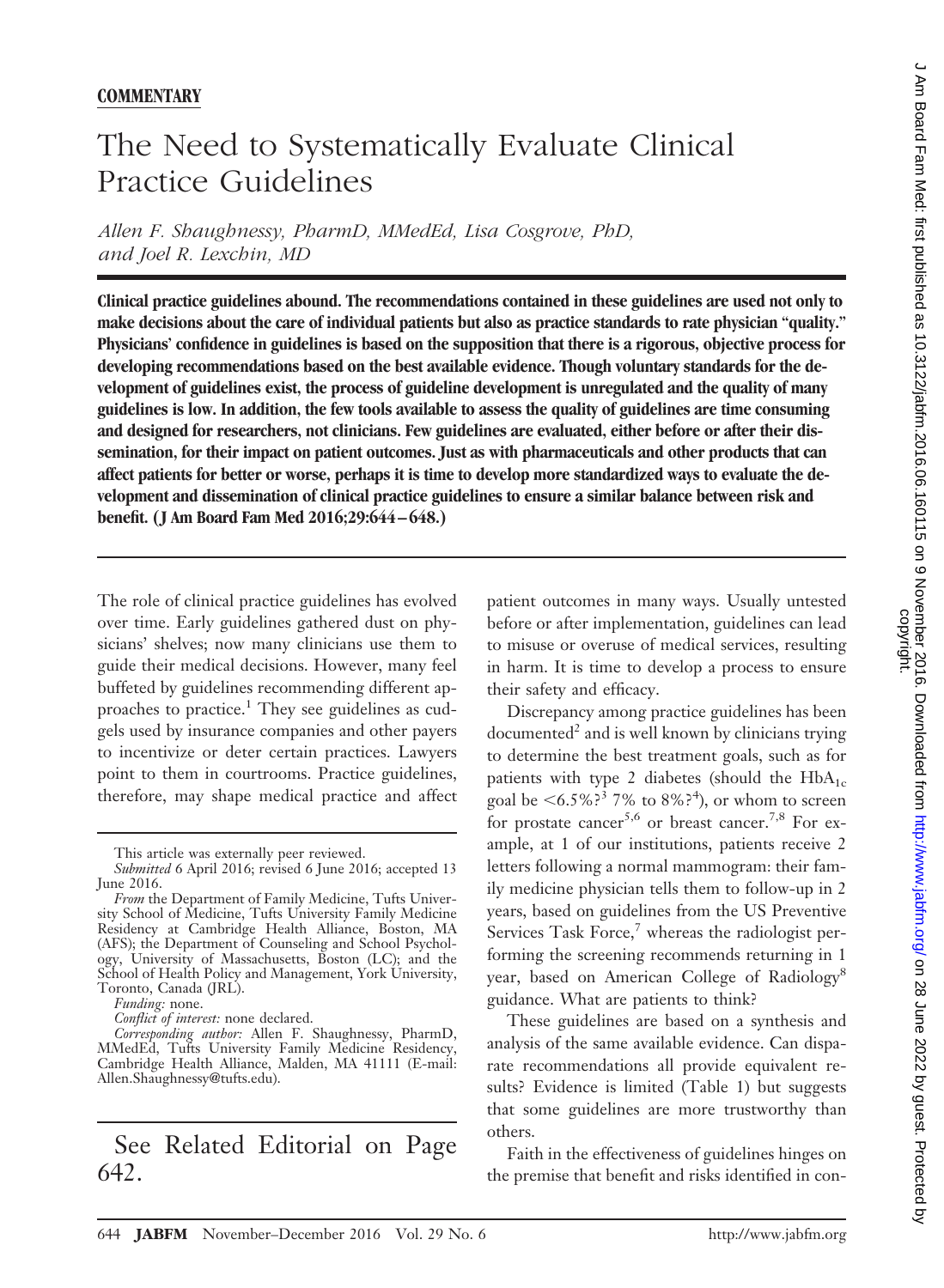| Guideline                                                                                                                                                                                                                      | Harmful Effect                                                                                                                                                                                                                                                       |
|--------------------------------------------------------------------------------------------------------------------------------------------------------------------------------------------------------------------------------|----------------------------------------------------------------------------------------------------------------------------------------------------------------------------------------------------------------------------------------------------------------------|
| American Thoracic Society guidelines for the treatment<br>of pneumonia.9                                                                                                                                                       | Prescribing consistent with guidelines had a trend toward higher<br>mortality and subsequent hospitalization. <sup>10</sup>                                                                                                                                          |
| European Society of Cardiology guidelines for<br>anticoagulant treatment of atrial fibrillation. <sup>11</sup>                                                                                                                 | Recommendation by this group result in a 3-fold higher rate of<br>hemorrhage compared with guidelines from the American<br>College of Chest Physicians. <sup>12</sup>                                                                                                |
| Guidelines from Australia, Canada, China, Europe,<br>France, Japan, South Africa, United Kingdom, and<br>United States recommending thrombolytic treatment<br>from 3 to 4.5 hours after the onset of acute ischemic<br>stroke. | Administering the thrombolytic alteplase 3 to 4.5 hours after the<br>onset of stroke increases mortality 2%, without evidence of<br>benefit. <sup>13</sup>                                                                                                           |
| Draft guidelines on the use of electrodiagnostic testing<br>for patients with low-back pain.                                                                                                                                   | Given clinical vignettes, physicians <i>increased</i> ordering of tests<br>when given specific guidance recommending against their use<br>compared with physicians given nonspecific guidelines also<br>recommending against routine use of the tests. <sup>14</sup> |

trolled clinical trials will automatically translate to similar benefits and risks in the general population. This premise ignores the interpretive turn that occurs as guideline developers formulate a recommendation from the available clinical evidence, for developing guidelines is not solely a scientific endeavor. In moving from the evidence to a specific recommendation, guideline developers must weigh the benefit of an intervention against the likelihood of harm*.* With clear and explicit methods, and a multidisciplinary guideline development group, the biases that may result from this interpretive turn are minimized, but not eliminated. Thus there is an inevitable aspect of guideline development that makes it subject to value judgments and can be unconsciously colored by intellectual, professional, or financial conflicts of interest.<sup>15</sup>

This coloring can produce recommendations that result in misuse or overuse of medical care, particularly when guidelines are produced by speciality societies. As Quanstrum and Hayward<sup>15</sup> noted, "Although it is true that individual medical providers care deeply about their patients, the guild of health care professionals—including their specialty societies— has a primary responsibility to promote its members' interests . . . it is a fool's dream to expect the guild of any service industry to harness its self-interest and to act according to beneficence alone—to compete on true value when the opportunity to inflate perceived value is readily available." As the saying goes, never ask a barber if you need a haircut.

Clinical practice guidelines are produced by people— usually well-intentioned people who give their time and energy for the good of society. However, they are subject to the same cognitive biases as

all humans.16 These biases, which are typically not recognized by the person, can result in decisions colored by tunnel vision (job conditioning), "seeing what you want to see" (confirmation bias), decisions limited to the tools at hand (Maslow's hammer), or other inclinations that can affect judgment. These biases can be influenced by financial, professional, and intellectual conflicts of interest.<sup>17</sup>

There are  $>6000$  guidelines from 96 groups in 76 countries in the Guidelines International Network database alone, suggesting that there is a "guideline industry" that is similar to that seen the early years of drug commerce. Medicines were initially unregulated until the Pure Food and Drug Act of 1906 established rudimentary standards for drug safety. Yet medicines did not have to demonstrate effectiveness until 1962, and "good manufacturing practices" were not required until even more recently.18 Regulation of guidelines should not proceed at such a leisurely pace.

Although all guidelines have limitations in applicability (eg, due to the variety of clinical presentations encountered by clinicians), some important lessons can be learned by looking at the standards that have been developed by well-respected guideline producers. For example, in the United Kingdom, the National Institute for Health and Care Excellence has set up rigorous processes to minimize bias and to regulate the guideline development process.<sup>19</sup> In the United States, several organizations such as the Institute of Medicine,<sup>20</sup> the US Preventive Services Task Force, and the Guideline International Network<sup>21</sup> have developed standards for the production of practice guidelines. However, guideline producers infrequently follow these "good manufacturing practice" equiva-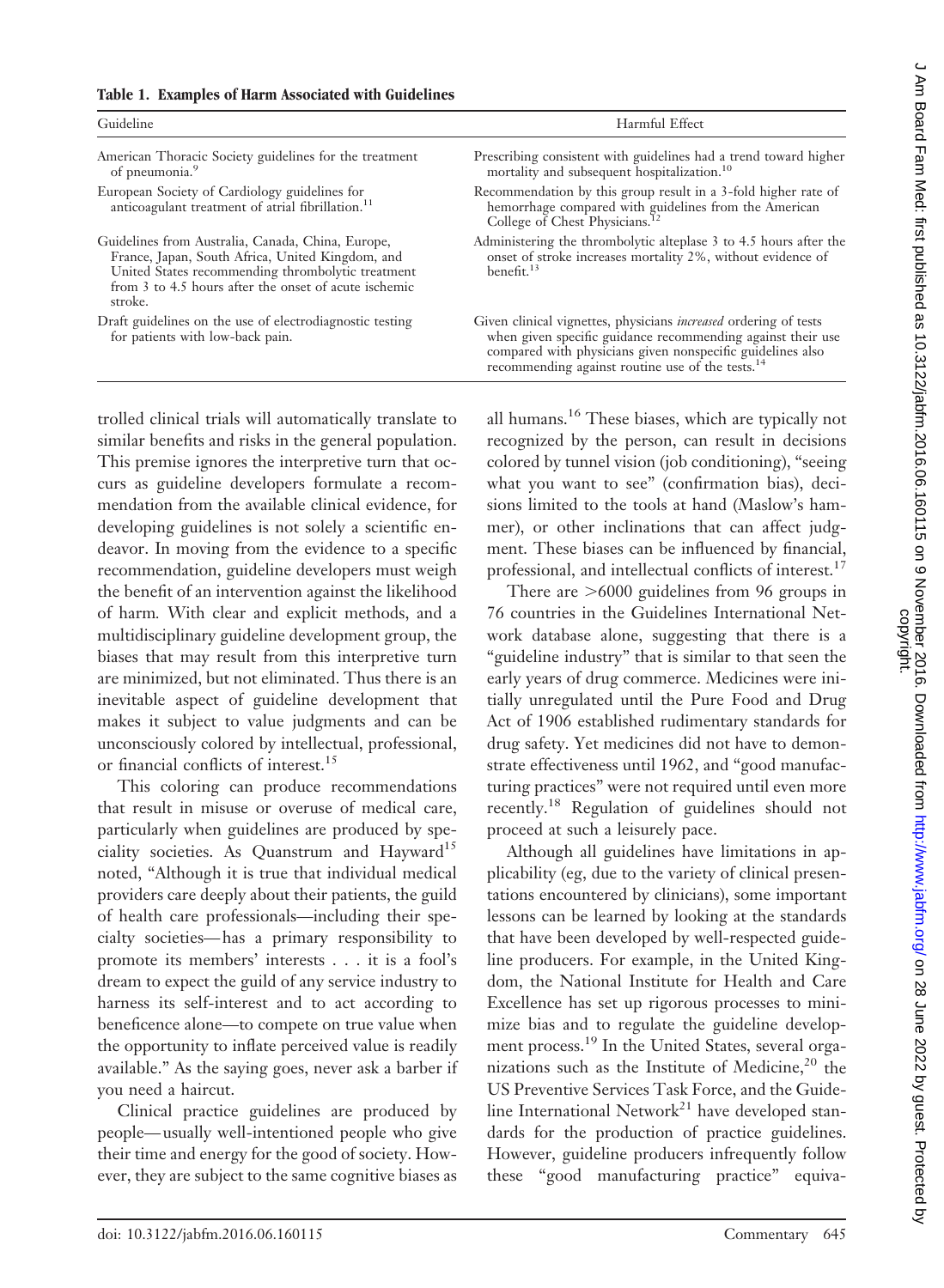lents.<sup>22,23</sup> As a result, these efforts have not prevented questionable or harmful guidelines from being disseminated, adopted by clinicians, or used in support of so-called quality measures.

Poor-quality guidelines are unlikely to help patient care, and may actually harm it. But even good-quality guidelines may not improve clinical outcomes since many factors are involved in changing outcomes. In addition, because guidelines are dynamic, they should be updated frequently; the Agency for Healthcare Research and Quality recently required that guidelines be updated at least every 5 years or they would not be included on the National Guideline Clearinghouse website. However, there are no such standardized time criteria for guidelines produced by specialty organizations. Therefore, just as pharmaceutical companies are required to conduct postmarketing surveillance, so too must there be a system to determine the effects of new practice guidelines on patient outcomes. Measures are needed to evaluate the safety and effectiveness of guidelines when they are used in practice.

This call for sound governance—whether it comes from within the profession or from a government agency—will be met with little enthusiasm, especially among groups with a vested interest. For guidelines from groups with direct or indirect support from pharmaceutical companies, the reason seems clear. $^{24}$  Likewise, insurance companies may be reluctant because they may be denying coverage based on faulty guidelines or supporting care that may be causing more harm than good.<sup>25</sup> Professional societies may be too invested in their guidelines to want to subject them to independent scrutiny.<sup>26,27</sup>

One way out of this dilemma could be to incorporate an analysis of effectiveness and safety into the guideline production process, as is currently recommended.28 Guidelines would be regarded as preliminary until effectiveness and safety analyses are completed using data from real-world experiences. Communicating the preliminary nature of a guideline might help to discourage its widespread adoption until concrete evidence of good results is available.

Another approach is education, whereby physicians are taught how to identify trustworthy guidelines. Several tools exist,  $29,30$  and we are working on a new one that is easy to use and relevant to clinicians.<sup>31</sup>

The obvious questions then become, Where would the money come from to do the analysis? Who would be recruited to undertake the evaluation? In Australia, the National Health and Medical Research Council approves guidelines written by other groups.<sup>32</sup> In the United States, expanding the role of the Agency for Healthcare Research and Quality to include such oversight might be one possibility. An international approach could be taken, perhaps through expansion of the mission of the Cochrane Collaboration. Others have called for a public-private alliance, with independent panels studying the impact of guidelines, with funding and representation coming from a combination of governments, private foundations, and provider and payer groups.15

"Postmarketing surveillance" of clinical practice guidelines requires appropriate measurement tools. Practice-based research networks and other research collaboratives can collect outcomes data in practice. Payer databases can be used to identify changes in outcomes. The results of these analyses could be used to refine guidelines.

In the past, other producers of medical interventions—from medicine and device manufacturers to diagnostic tests developers— have opposed calls for oversight. Rigorous evaluation through the regulation of these industries, though, provides protection from harm associated with the misuse and overuse of their products. While more rigorous practice guideline evaluation will most likely be met with similar resistance, it should not follow the same timeline medicine regulation has taken; we need to start now. More evaluation and perhaps even regulation will mean less bias in guidelines, less confusion among physicians attempting to adhere to evidence-based practices, and more benefit for the end users: our patients.

## **References**

- 1. Genuis SJ. The proliferation of clinical practice guidelines: professional development or medicineby-numbers? J Am Board Fam Pract 2005;18: 419 –25.
- 2. Dobrow MJ, Goel V, Lemieux-Charles L, Black NA. The impact of context on evidence utilization: a framework for expert groups developing health policy recommendations. Soc Sci Med 2006;63: 1811–24.
- 3. Garber AJ, Abrahamson MJ, Barzilay JI, et al. Consensus statement by the American Association of Clinical Endocrinologists and American College of Endocrinology on the comprehensive type 2 diabetes management algorithm - 2016 executive summary. Endocrine Pract 2016;22:84 –113.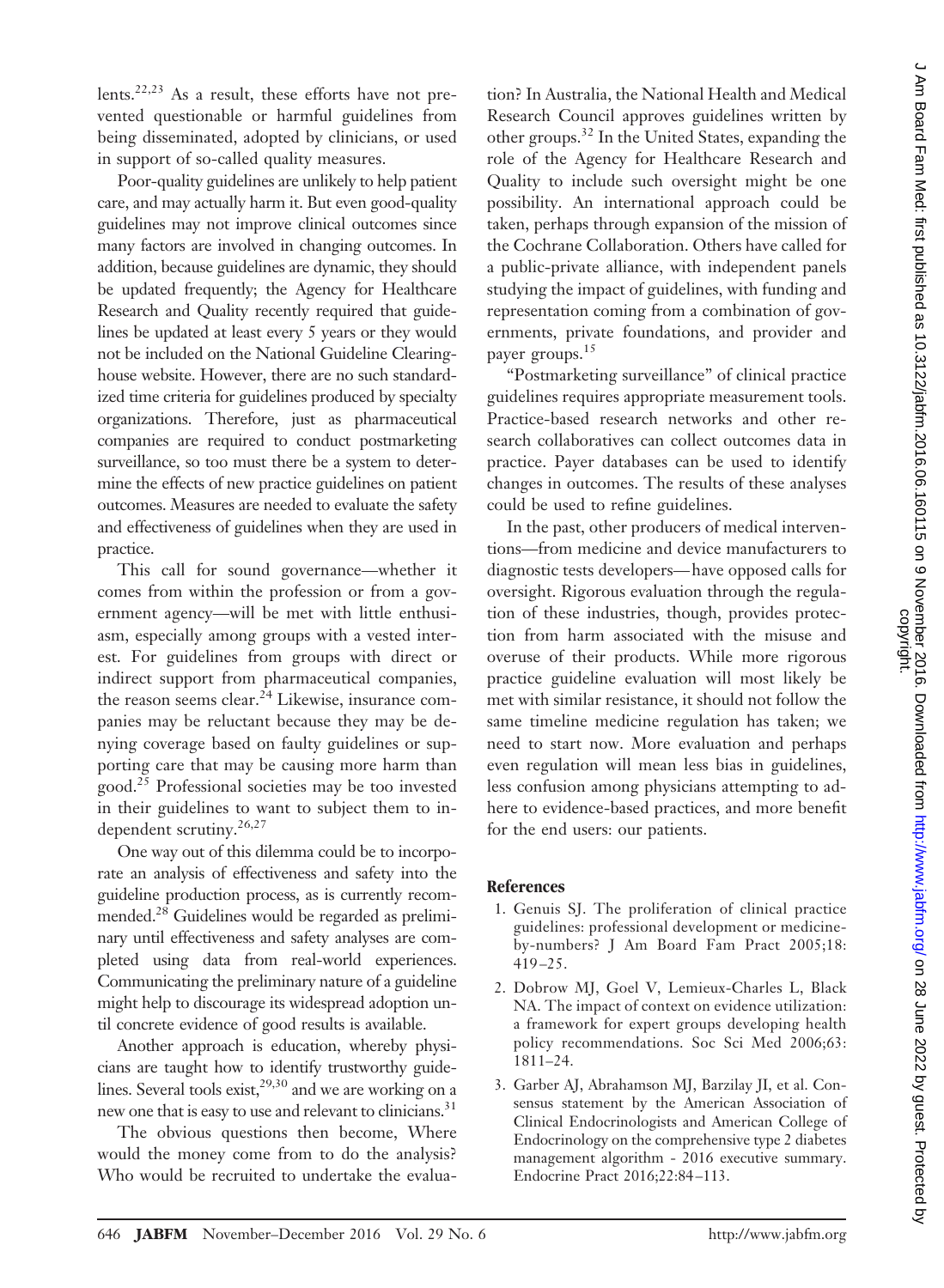- 5. Moyer VA; US Preventive Services Task Force. Screening for prostate cancer: U.S. Preventive Services Task Force recommendation statement. Ann Intern Med 2012;157:120 –34.
- 6. Carter HB, Albertsen PC, Barry MJ, et al. Early detection of prostate cancer: AUA guideline. J Urol 2013;190:419 –26.
- 7. US Preventive Services Task Force. Screening for breast cancer: U.S. Preventive Services Task Force recommendation statement. Ann Intern Med 2009; 151:716 –26, W-236.
- 8. Lee CH, Dershaw DD, Kopans D, et al. Breast cancer screening with imaging: recommendations from the Society of Breast Imaging and the ACR on the use of mammography, breast MRI, breast ultrasound, and other technologies for the detection of clinically occult breast cancer. J Am Coll Radiol 2010;7:18 –27.
- 9. Niederman MS, Bass JB Jr, Campbell GD, et al. Guidelines for the initial management of adults with community-acquired pneumonia: diagnosis, assessment of severity, and initial antimicrobial therapy. American Thoracic Society. Medical Section of the American Lung Association. Am Rev Resp Dis 1993; 148:1418 –26.
- 10. Gleason PP, Kapoor WN, Stone RA, et al. Medical outcomes and antimicrobial costs with the use of the American Thoracic Society guidelines for outpatients with community-acquired pneumonia. JAMA 1997;278:32–9.
- 11. Camm AJ, Lip GY, De Caterina R, et al. 2012 Focused update of the ESC guidelines for the management of atrial fibrillation: an update of the 2010 ESC guidelines for the management of atrial fibrillation– developed with the special contribution of the European Heart Rhythm Association. Europace 2012;14:1385– 413.
- 12. Andrade AA, Li J, Radford MJ, Nilasena DS, Gage BF. Clinical benefit of American College of Chest Physicians versus European Society of Cardiology guidelines for stroke prophylaxis in atrial fibrillation. J Gen Intern Med 2015;30:777– 82.
- 13. Alper BS, Malone-Moses M, McLellan JS, Prasad K, Manheimer E. Thrombolysis in acute ischaemic stroke: time for a rethink? BMJ 2015;350:h1075.
- 14. Shekelle PG, Kravitz RL, Beart J, Marger M, Wang M, Lee M. Are nonspecific practice guidelines potentially harmful? A randomized comparison of the effect of nonspecific versus specific guidelines on physician decision making. Health Serv Res 2000;34: 1429 – 48.
- 15. Quanstrum KH, Hayward RA. Lessons from the mammography wars. N Engl J Med 2010;363: 1076 –9.
- 16. Kahneman D, Tversky A. On the reality of cognitive illusions. Psychol Rev 1996;103:582–91; discussion  $592-6.$
- 17. Guyatt G, Akl EA, Hirsh J, et al. The vexing problem of guidelines and conflict of interest: a potential solution. Ann Intern Med 2010;152:738 – 41.
- 18. Immel BK. A brief history of the GMPs for pharmaceuticals. Pharm Technol 2001:44 –52.
- 19. National Institute for Health and Care Excellence. Developing NICE guidelines: the manual. Published October 2014; updated April 2016. Available from: https://www.nice.org.uk/article/pmg20/chapter/14- Updating-guidelines. Accessed March 30, 2016.
- 20. Institute of Medicine. Clinical practice guidelines we can trust. Washington, DC: National Academies Press; 2011.
- 21. Schunemann HJ, Al-Ansary LA, Forland F, et al. Guidelines international network: principles for disclosure of interests and management of conflicts in guidelines. Ann Intern Med 2015;163:548 –53.
- 22. Shaneyfelt TM, Centor RM. Reassessment of clinical practice guidelines: go gently into that good night. JAMA 2009;301:868 –9.
- 23. Burda BU, Norris SL, Holmer HK, Ogden LA, Smith ME. Quality varies across clinical practice guidelines for mammography screening in women aged 40 –49 years as assessed by AGREE and AMSTAR instruments. J Clin Epidemiol 2011;64:968 –76.
- 24. Coyne DW. Influence of industry on renal guideline development. Clin J Am Soc Nephrol 2007;2:3–7; discussion 13-4.
- 25. Berg M, Horstman K, Plass S, Van Heusden M. Guidelines, professionals and the production of objectivity: standardisation and the professionalism of insurance medicine. Sociol Health Illn 2000;22:765–91.
- 26. Norris SL, Burda BU, Holmer HK, et al. Author's specialty and conflicts of interest contribute to conflicting guidelines for screening mammography. J Clin Epidemiol 2012;65:725–33.
- 27. Norris CL, Holmer HK, Ogden LA, Burda BU. Conflict of interest in clinical practice guideline development: a systematic review. PloS One 2011;6:e25153.
- 28. AGREE Next Steps Consortium. Appraisal of guidelines for research and evaluation II. AGREE II instrument. May 2009. Available from: [http://www.](http://www.agreetrust.org/wp-content/uploads/2013/06/AGREE_II_Users_Manual_and_23-item_Instrument_ENGLISH.pdf) [agreetrust.org/wp-content/uploads/2013/06/](http://www.agreetrust.org/wp-content/uploads/2013/06/AGREE_II_Users_Manual_and_23-item_Instrument_ENGLISH.pdf) [AGREE\\_II\\_Users\\_Manual\\_and\\_23-item\\_Instru](http://www.agreetrust.org/wp-content/uploads/2013/06/AGREE_II_Users_Manual_and_23-item_Instrument_ENGLISH.pdf)[ment\\_ENGLISH.pdf.](http://www.agreetrust.org/wp-content/uploads/2013/06/AGREE_II_Users_Manual_and_23-item_Instrument_ENGLISH.pdf) Accessed September 29, 2016.
- 29. Lenzer J, Hoffman JR, Furberg CD, Ioannidis JP; Guideline Panel Review Working Group. Ensuring the integrity of clinical practice guidelines: a tool for protecting patients. BMJ 2013;347:f5535.
- 30. Semlitsch T, Blank WA, Kopp IB, Siering U, Siebenhofer A. Evaluating guidelines: a review of key quality criteria. Dtsch Arztebl Int 2015;112:471-8.